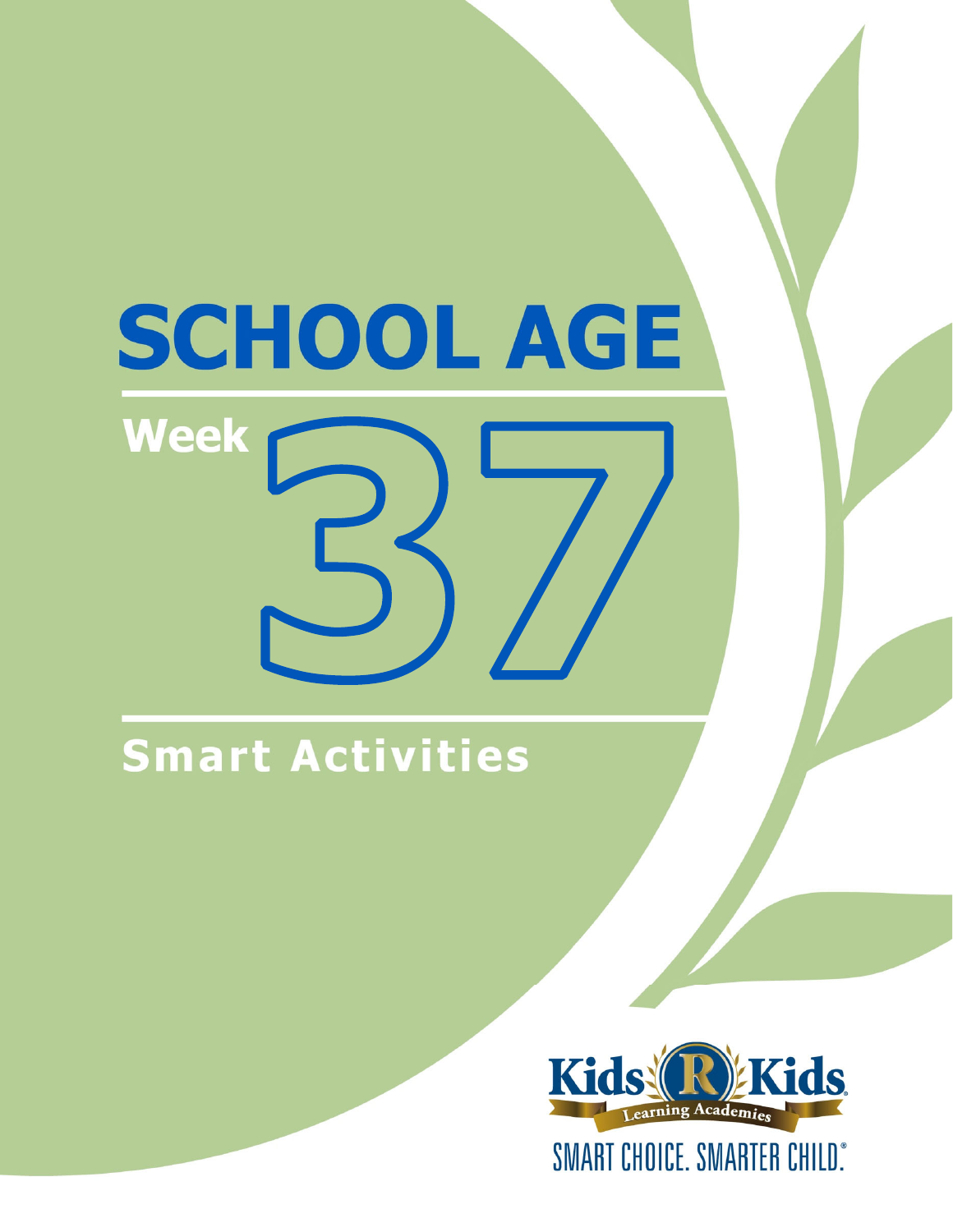## **Wishbone Weaving**

Several colors yarn (alternative, make yarn nonriong strips or t-shirt material stretched out), scissors,<br>plastic needle or blunt embroidery needle, optional: paint, internet access, website:<br>https://www.youtube.com/watch? **Materials:** any rigid stick about 12 to 18 inches long that includes a wide wishbone shape ('v' or 'y'), several colors yarn (alternative: make 'yarn' from long strips of t-shirt material stretched out), scissors, plastic needle or blunt embroidery needle, optional: paint, internet access, website: https://www.youtube.com/watch?v=jIUU-ESiDAg (image below is a screenshot from video).

Day 1 | Week 37

during weaving. See video for reference.

### **Instructions:**

The twig will be the loom: the device that holds the weaving.

- 1. Define warp and weft in weaving: **Warp** the set of yarns (or other) that are stretched in place on the loom before the other yarn is introduced into the weaving. **Weft** - the other set of yarns (or other) that are woven into the wrap with an over/under pattern.
- 2. Tie the yarn onto the bottom of the v shape and wrap it back and forth tightly to the end. \*Be sure to loop around each side twice to help it stay secure for the weaving process. Tie off the end.
- 3. Use about an arm's length of the colored yarn and tie it off on the same end of the warp yarn. Weave it under and over until it nears the end, then tie another length in another color to the end of it. Continue weaving until the space is filled. Tie off the end to secure the weaving.
- 4. Extend the activity by painting accent colors on the exposed parts of the stick.

What else can you create with your new technique?



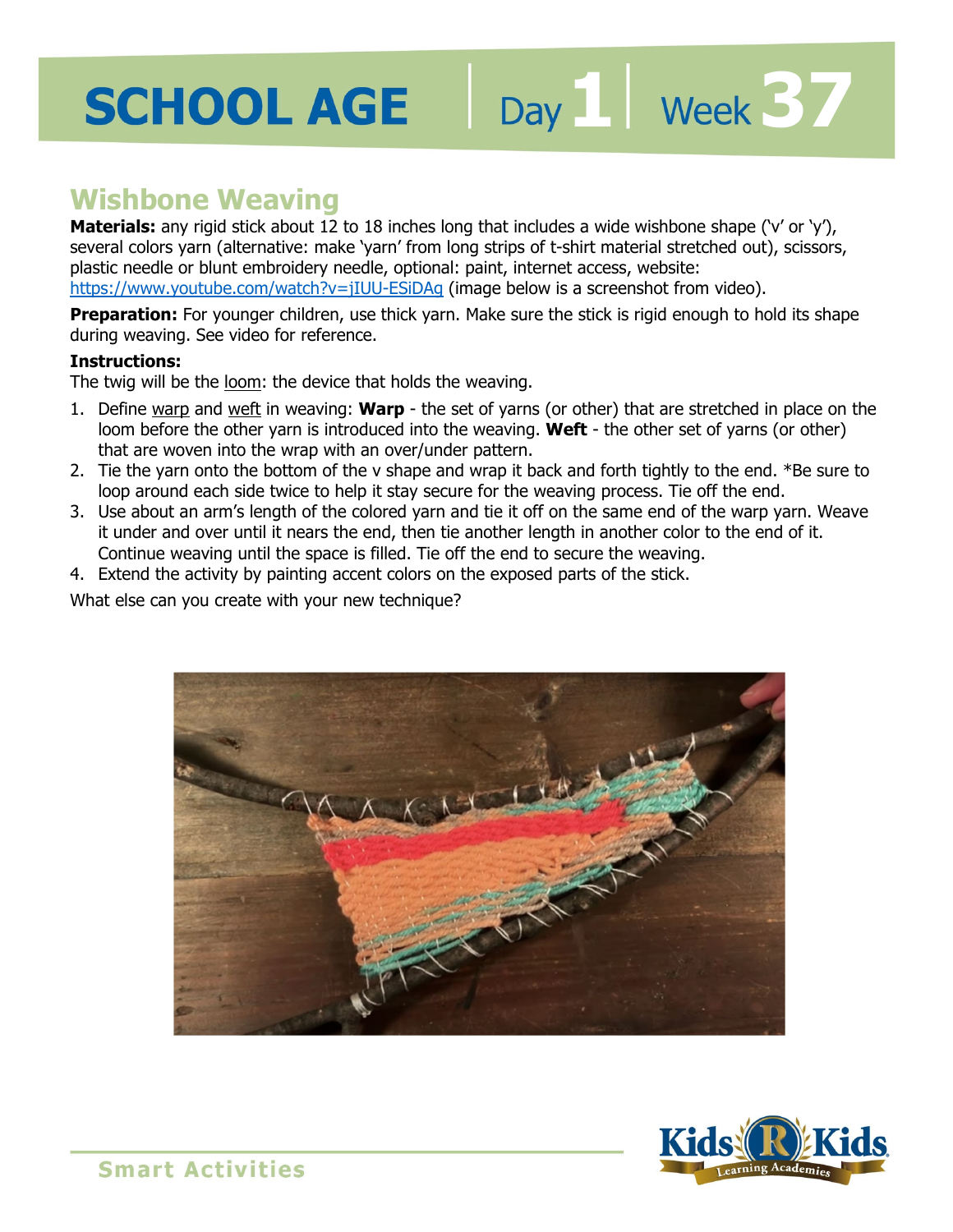## **Floating Key Ring Magic**

**Materials:** key ring, rubber band, internet access, website: https://www.youtube.com/watch?v=-rtWyVe7pYU

master the trick. **Preparation:** Preview the video before and as needed to help you master the trick.

### **Instructions:**

- 1. First, put the rubber band through the keyring.
- 2. Then grab one end of the rubber band with your right hand and the middle of the rubber band with the left hand.
- 3. Next, pull the rubber band tight so that it appears to others to be longer than it is.
- 4. Now, tilt the rubber band.Make sure to let the ring stays near your left hand. (Remember to hide the extra rubber band in your fist.)
- 5. Constantly and slowly release some of the extra rubber band in your left hand, and at the same time, keep the rubber band tight. The ring will move upward to your right hand.





Day 2 | Week 37

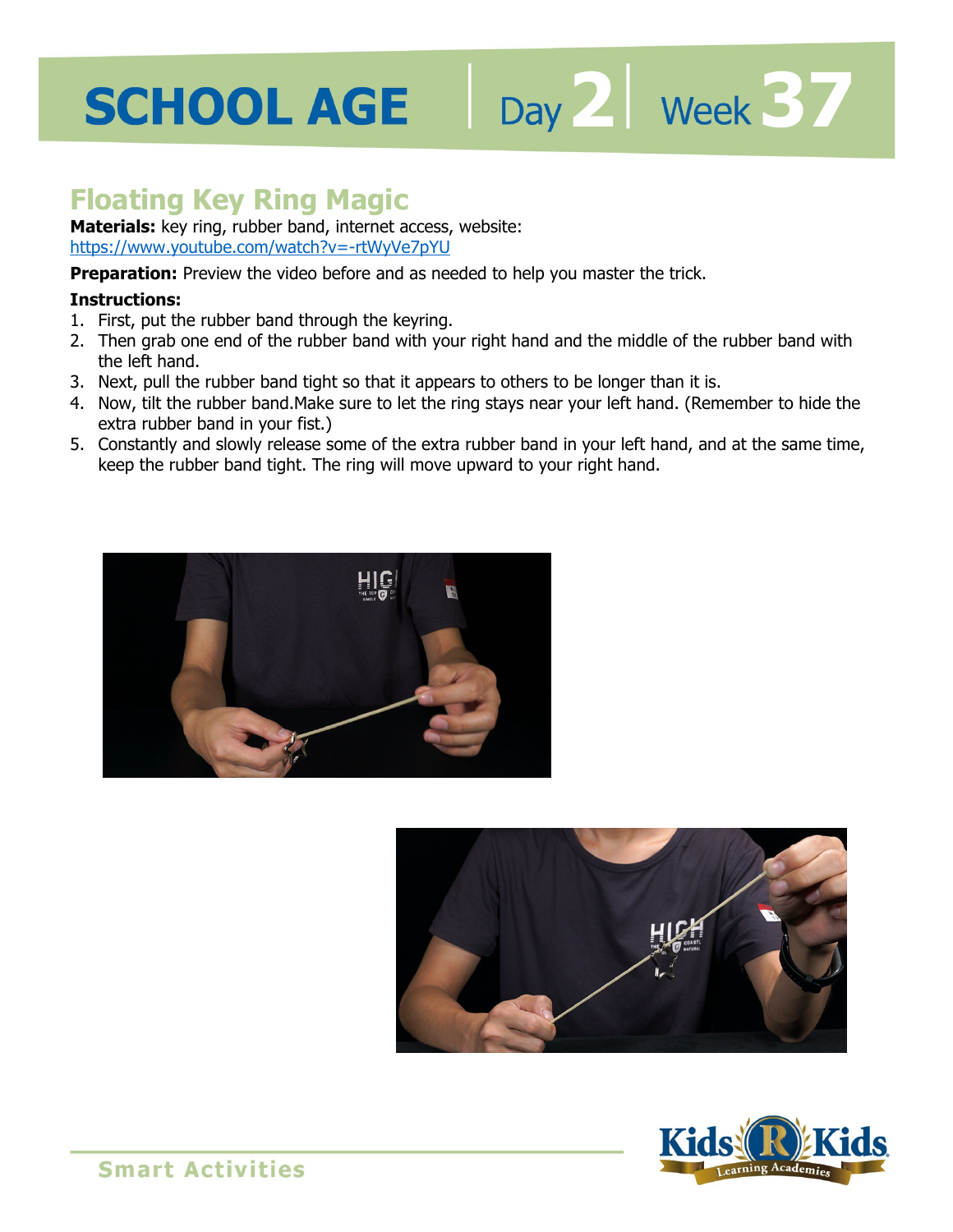# **2 37**

## **Zippy Zappy Zoomer**

**Materials:** cardstock or paper, hot glue gun (low heat - adult assistance), paper straws, pencil, ruler, scotch tape or decorative tape, scissors

### **Preparation:** Gather materials.

### **Instructions:**

- Scotch tape or decorative tape, scissors<br>**Preparation:** Gather materials.<br>1. Using a ruler, draw two lines using the following dimensions on your cardstock or paper: 1" x 7 1/2" and 1″ x 5″.
- 2. Next, using scissors to cut out the two strips from the cardstock.
- 3. Now, make each strip into a circle, barely overlapping and then tape. You will then have one large and one small circle.
- 4. Using scissors, cut the paper straws to be approximately 5 1/2″ long.
- 5. Adult assistance is needed for this step. Using your hot glue gun, glue the straws to the outside edge of the large circle. Picture your circle as a clock. The straws should be placed at 12, 3, 6, and 9 o'clock positions. Use the tape as your 12 o'clock position.
- 6. Then, glue the other end of the straws onto the outer edge of the small circle at the same positions of the clock. **Be sure to align the taped starting point of this circle with the larger circle below to make sure your Zippy Zappy Zoomer isn't twisted!**
- 7. If you would like to decorate and add your own personality to your Zippy Zappy Zoomer, now is the time.
- 8. Time to launch! Hold one of the straws near the back end and aim the Zippy Zappy Zoomer up. Fly it like you would fly a paper airplane. Try different ways of holding and throwing it. Which worked best?



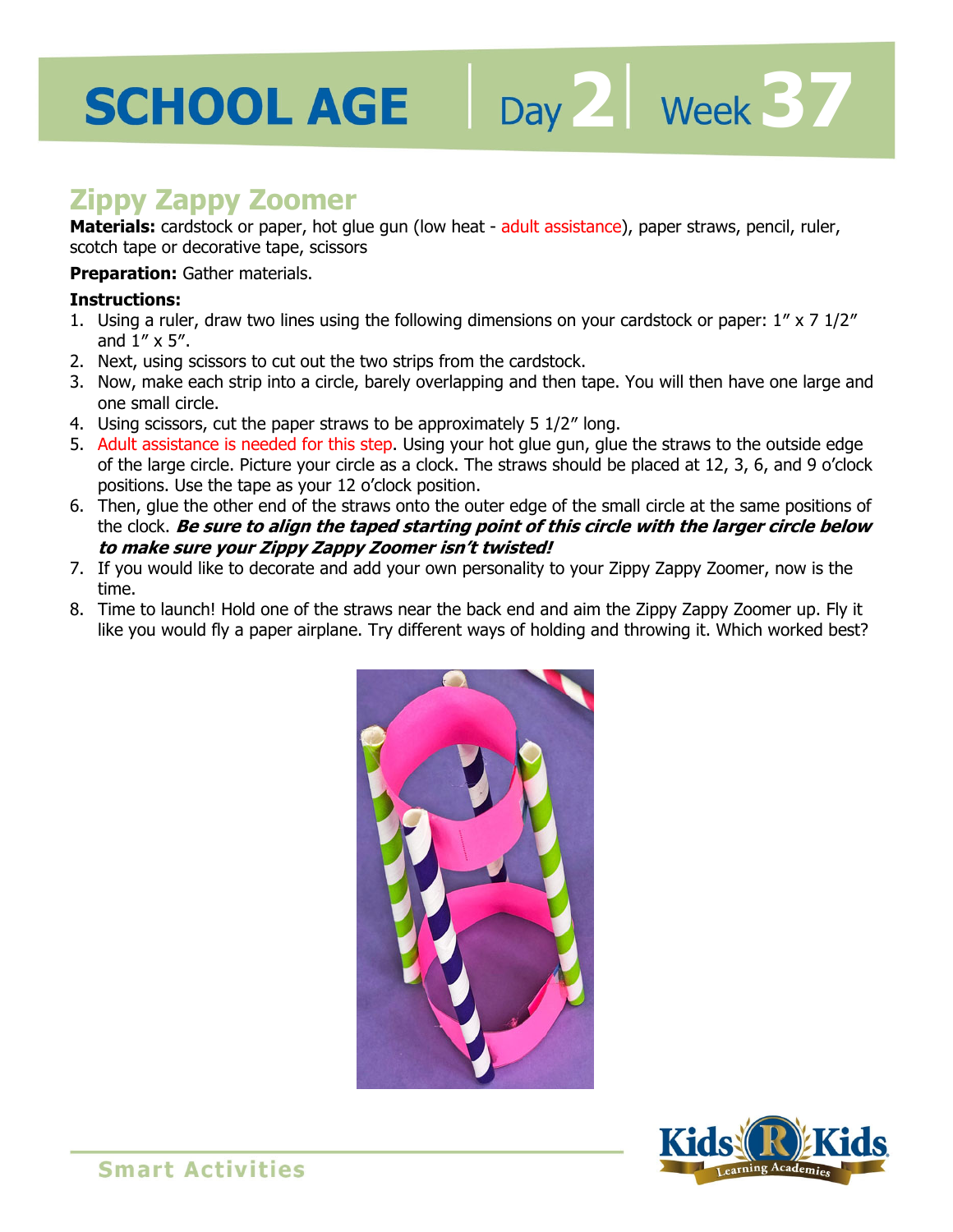## **Bouncing Super Balls**

**Materials:** Borax® powder (can be found in the laundry detergent aisle), bowl, cornstarch, craft sticks (for stirring), cups, food coloring, glue (white), measuring spoons, paper towels, water

**1 towels, water**<br>**5 activity.** Gather materials.<br>2005 of warm water, 3 tablespoo **Preparation: Adult assistance/supervision is needed for this activity.** Gather materials.

### **Instructions:**

- 1. First, measure out the following and place in one cup: 4 tablespoons of warm water, 3 tablespoons cornstarch, and ½ teaspoon of Borax.
- 2. Then, in a bowl put in 1 tablespoon of white glue.
- 3. Next, place several drops of food coloring into the white glue and stir well with your craft stick.
- 4. Using a different craft stick, give your mixture of water, cornstarch, and Borax a good stir to combine all the ingredients.
- 5. Once you have the ingredients mixed up, pour them into the colored glue bowl.
- 6. Make sure to immediately stir all the ingredients in the bowl to avoid them clumping together. Keep stirring until you have one BIG SLIMY GLOB!
- 7. Let the FUN BEGIN! Take the glob out of the liquid and begin rolling it between the palms of your hands to form a ball. It will be sticky at first, so keep the paper towels close to you so you can wipe off your hands occasionally or as needed. With all of this hard work, you will begin to see a rubbery ball form.
- 8. Once you are satisfied with the form of the ball, allow time for the ball to rest and the stickiness to disappear.
- 9. You can now bounce away!

\*The ball will flatten out after sitting for awhile so try and store it inside a container (even better if you happen to have an old plastic egg from Easter). You may need to reshape the ball, but storing it in a plastic container gives you more time to bounce your ball.





Day 3 | Week 37



**Smart Activities**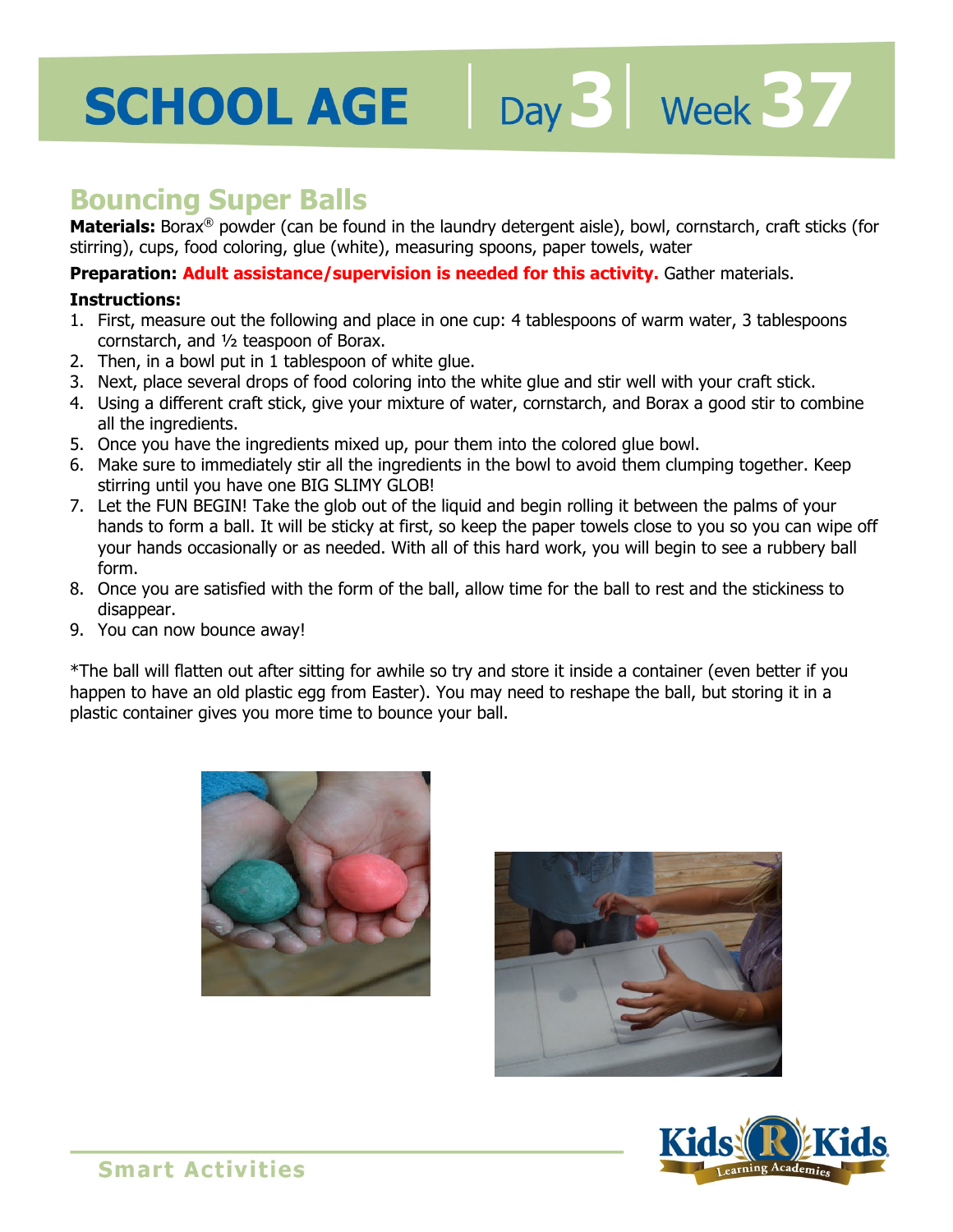## **Jumping Can Cup to Cup**

**Materials:** coffee cups or cups (same size and shape), soda can (empty)

master the trick.<br> **1**<br> **1**<br> **1**<br> **1**<br> **1 Preparation:** Preview the video before and as needed to help you master the trick.

### **Instructions:**

- 1. First, place your empty soda can into a cup.
- 2. Place the other cup about 5 cm (almost 2 inches) beside the soda can cup.
- 3. Next, begin to blow air between the soda can and the cup. The air will cause the soda can to move up and to jump hopefully into the other cup.

Day 4 | Week 37

- 4. You may need to adjust the distance between the cups so the can may jump from one cup to other one.
- 5. Try something different such as a ping-pong ball. Were you able to make it jump?

**Why did this happen?** When you blow towards the bottom of the cup, a high-pressure air between the bottom of the soda can and the inside of the cup is created. So, as the air pressure in the cup increases, the pressure above the soda can remains the same, creating a pressure difference that pushes the empty soda can up. That is the jump you see. The harder you blow, the larger the pressure difference is that is being created, and the further and higher the soda can will jump.



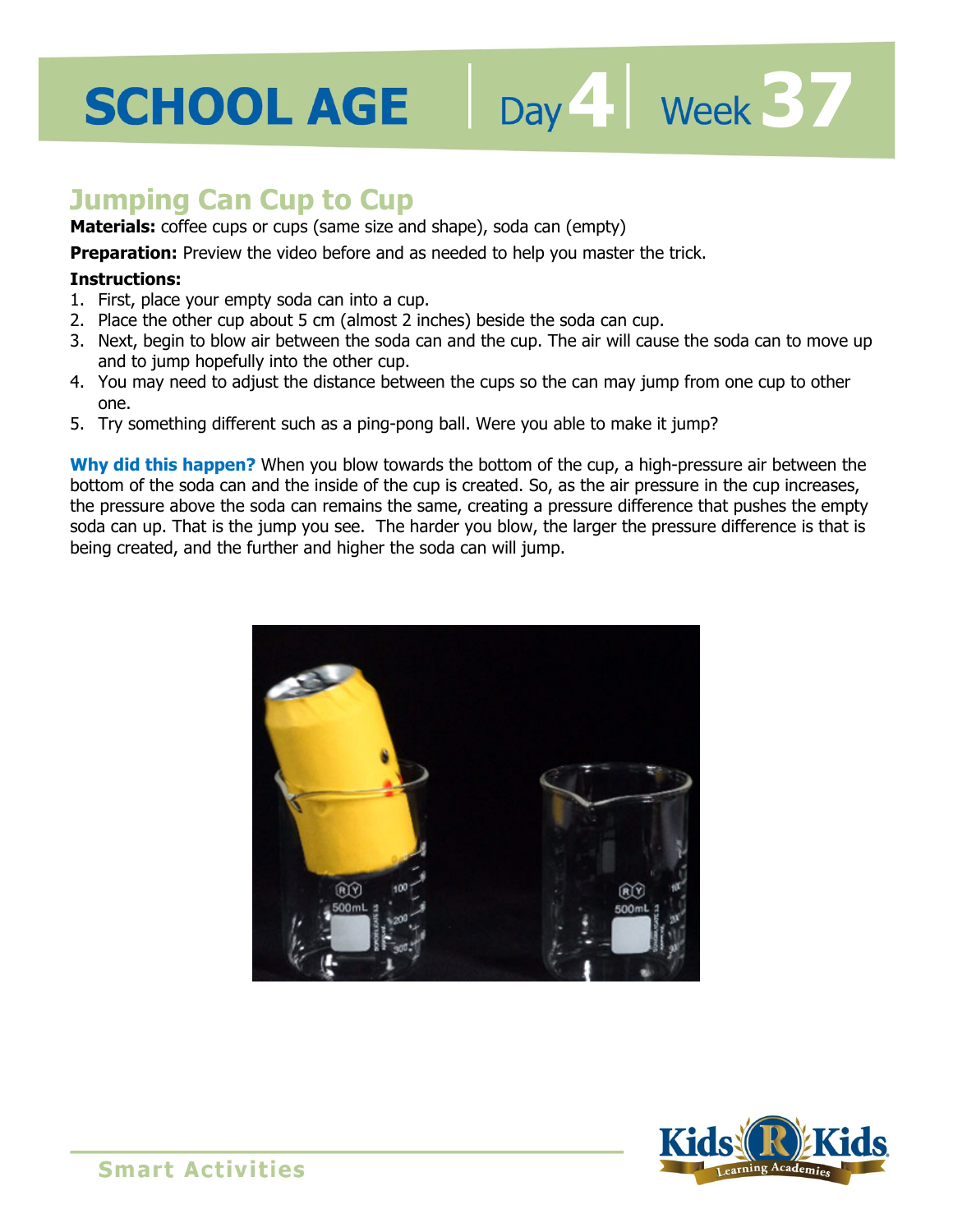# **5CHOOL AGE** Day 4 Week 37

## **Mini Bow and Arrow Set**

Materials: cotton swabs, craft sticks, dental floss, knife (adult supervision or assistance is needed, markers, paper, scissors, water

#### **Preparation:** Gather materials.

#### **Instructions:**

- 11ankers, paper, scissors, water<br>**Preparation:** Gather materials.<br>**1.** First, make notches on both ends of the craft sticks with a knife adult supervision or assistance is needed (this will be where you hook in your dental floss).
- 2. Next, soak the craft stick in water for at least an hour. This will help you in bending the craft stick.
- 3. While your craft sticks are soaking, using scissors snip off one end of the cotton swabs. These will be your arrows.
- 4. Using paper and markers, draw a fun target to aim at when you complete your mini bow and arrow set.
- 5. Now, wrap a long strand of floss around one end of the craft stick a few times and **triple** knot it.
- 6. Then, **gently** bend the stick and wrap the floss around the other side a few times and **triple** knot it. Cut off any leftover floss that is hanging off.
- 7. Now, you are ready to try out your bow and arrow. Hang up your target and begin to gently pull back your bow, placing your arrow on the bow (swab pointing outward resting against the craft stick and the cut off end against the dental floss).
- 8. Release and adjust as necessary to hit your target.